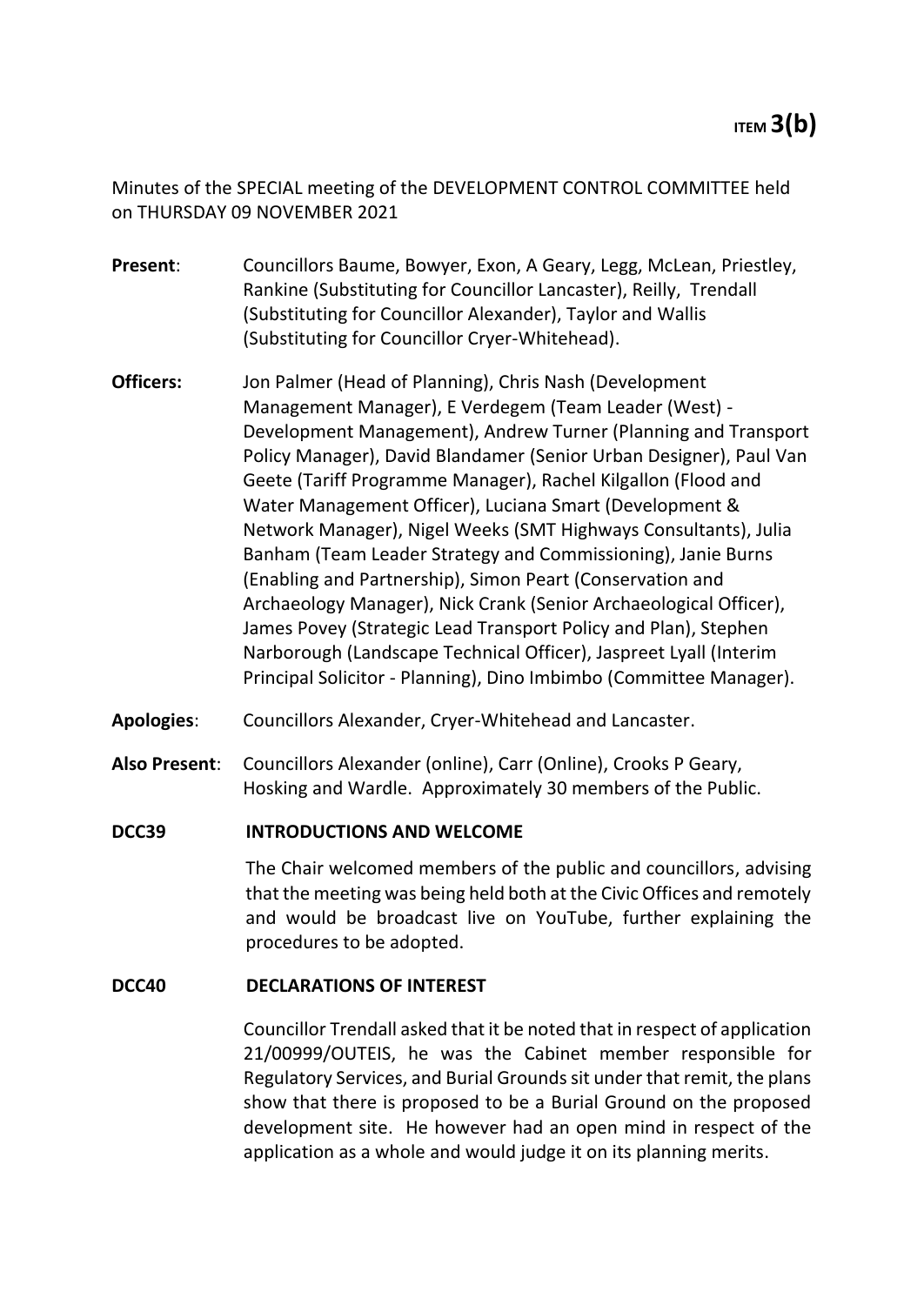Councillor McLean made the following statement in respect of application 21/00999/OUTEIS;

'When the HIF bid was being prepared and considered I was very much against this development; this is a matter of public record. However, I did take part in the workshops that helped to deliver the Development Framework for the site. This was so I could help influence what MKE would look like if it was to proceed should the HIF bid be successful.

I have not discussed my views regarding this application with anyone or anybody and therefore I have not reached a pre-determined position with regards to this application.'

Councillor Bowyer asked that it be noted that in respect of application 21/00999/OUTEIS, he had also opposed the HIF Bid, however, he did not hold a pre-determined position in respect of this application. He also asked that it be noted that he was a Trustee of the Parks Trust, the proposed development included an element of Linear Park, again he held no pre-determined view in respect of the application and would judge it on its planning merits.

Councillor Taylor asked the Chair to consider whether it was appropriate for him to take part in the meeting, given that he was a Cabinet member when the site went into the Local Plan and he had spoken in that capacity on numerous occasions on the subject, stating that the development was necessary. Additionally, the Leader of the Council had been reported to have stated that 'this development will happen'. In Councillor Taylor's view, this constituted predetermination and he therefore felt the Chair should withdraw from the meeting, especially given his prerogative to exercise a casting vote, should it be required.

The Principal Solicitor gave the Committee an explanation of the rules and advice governing pre-determination, referencing s25 of the Localism Act but that ultimately it was for the member to decide whether they were pre-determined in any matter.

Councillor Legg told the Committee that having heard the advice and given due consideration he did not believe himself to be predetermined in this instance and would consider the application with an open mind and determine it on its merits.

#### **DCC41 PUBLIC PARTICIPATION**

#### **Questions**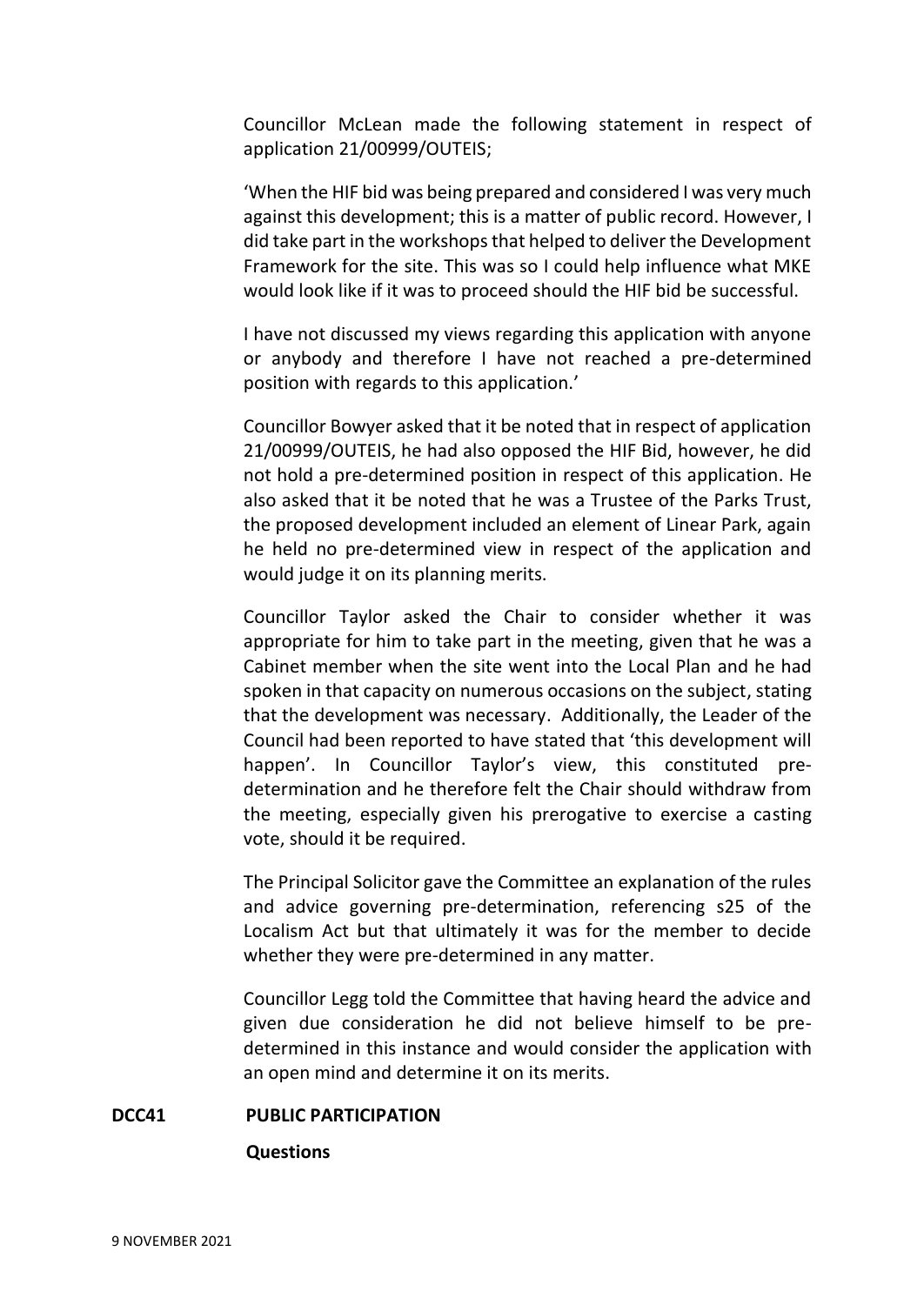No questions had been received.

#### **DCC42 REPRESENTATIONS ON APPLICATIONS**

Mr A Francis (representing MK Forum), Mr R Shaw Msc. (representing MK East Action Group) Councillor Bint (Broughton and Milton Keynes Parish Council), Councillor I Carman (Newport Pagnell Town Council), Cllr P Alexander (Newport Pagnell South Ward Councillor), Councillor Carr (Newport Pagnell South Ward Councillor), Councillor Wardle (Hanslope and Newport Pagnell North Ward Councillor) Councillor Hosking (Olney Ward Councillor) and Councillor P Geary (Olney Ward Councillor) spoke in objection to application 21/00999/OUTEIS, Hybrid planning application encompassing: (i) outline element (with all matters reserved) for a large-scale mixed-use urban extension (creating a new community) comprising: residential development; employment including business, general industry and storage/distribution uses; a secondary school and primary schools; a community hub containing a range of commercial and community uses; a new linear park along the River Ouzel corridor; open space and linked amenities; new redways, access roads and associated highways improvements; associated infrastructure works; demolition of existing structures and (ii) detailed element for strategic highway and multimodal transport infrastructure, including: new road and redway extensions; a new bridge over the M1 motorway; a new bridge over the River Ouzel; works to the Tongwell Street corridor between Tongwell roundabout and Pineham roundabout including new bridge over the River Ouzel; alignment alterations to A509 and Newport Road; and associated utilities, earthworks and drainage works at Milton Keynes East, Land East And West of A509 London Road, Newport Pagnell, Milton Keynes.

Councillor Dunn (Campbell Park Parish Council) and Councillor Crooks (Broughton Ward Councillor) spoke in support of application 21/00999/OUTEIS.

The Applicants Agent's Mr A Spearing, A Norcutt - WSP (Highways Consultant) and Mr S Purcell - WSP (Flood Consultant) exercised the right of reply.

# **DCC43 PLANNING APPLICATIONS**

**21/00999/OUTEIS HYBRID PLANNING APPLICATION ENCOMPASSING: (I) OUTLINE ELEMENT (WITH ALL MATTERS RESERVED) FOR A LARGE-SCALE MIXED-USE URBAN EXTENSION (CREATING A NEW**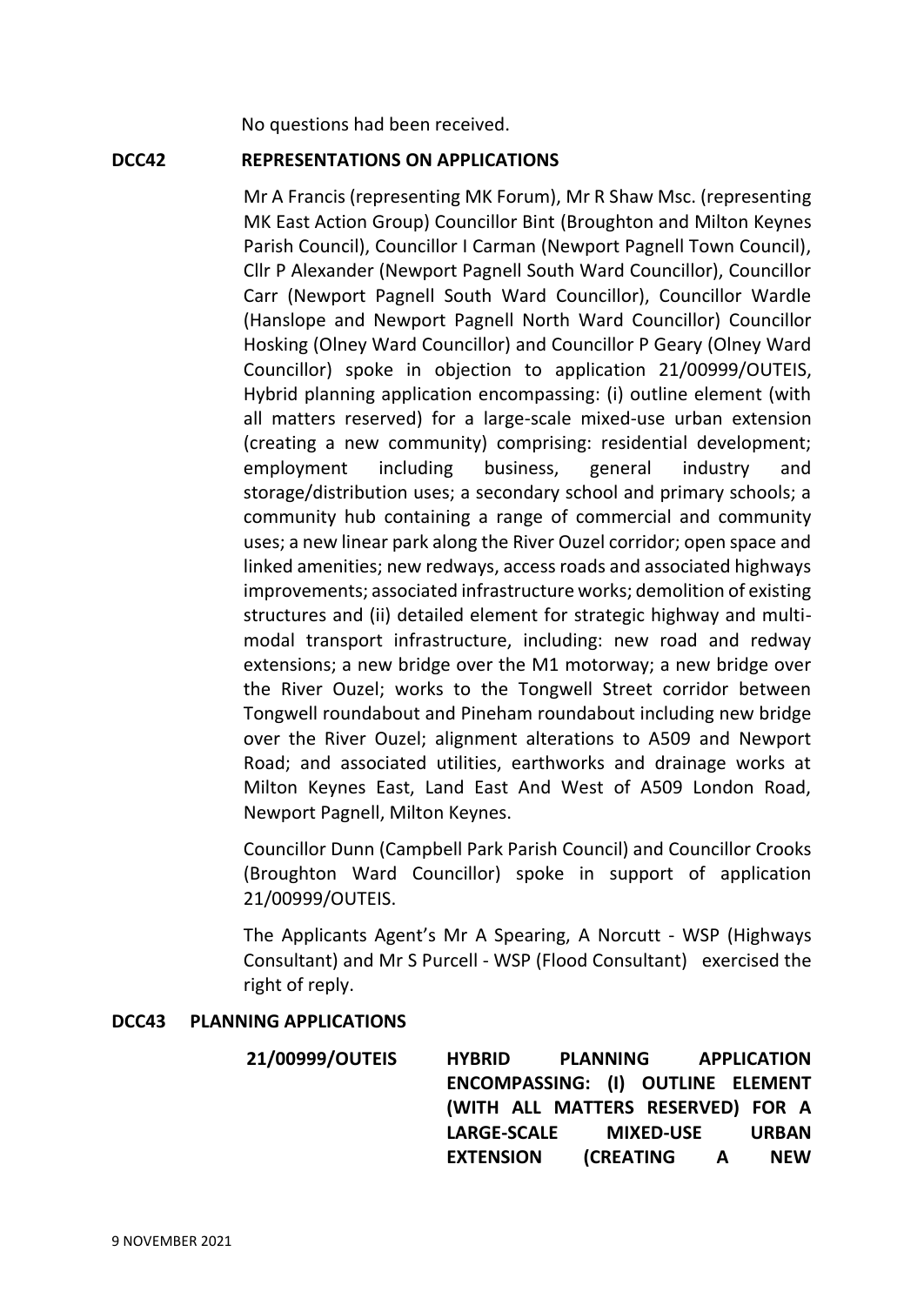**COMMUNITY) COMPRISING: RESIDENTIAL DEVELOPMENT; EMPLOYMENT INCLUDING BUSINESS, GENERAL INDUSTRY AND STORAGE/DISTRIBUTION USES; A SECONDARY SCHOOL AND PRIMARY SCHOOLS; A COMMUNITY HUB CONTAINING A RANGE OF COMMERCIAL AND COMMUNITY USES; A NEW LINEAR PARK ALONG THE RIVER OUZEL CORRIDOR; OPEN SPACE AND LINKED AMENITIES; NEW REDWAYS, ACCESS ROADS AND ASSOCIATED HIGHWAYS IMPROVEMENTS; ASSOCIATED INFRASTRUCTURE WORKS; DEMOLITION OF EXISTING STRUCTURES AND (II) DETAILED ELEMENT FOR STRATEGIC HIGHWAY AND MULTI-MODAL TRANSPORT INFRASTRUCTURE, INCLUDING: NEW ROAD AND REDWAY EXTENSIONS; A NEW BRIDGE OVER THE M1 MOTORWAY; A NEW BRIDGE OVER THE RIVER OUZEL; WORKS TO THE TONGWELL STREET CORRIDOR BETWEEN TONGWELL ROUNDABOUT AND PINEHAM ROUNDABOUT INCLUDING NEW BRIDGE OVER THE RIVER OUZEL; ALIGNMENT ALTERATIONS TO A509 AND NEWPORT ROAD; AND ASSOCIATED UTILITIES, EARTHWORKS AND DRAINAGE WORKS AT MILTON KEYNES EAST, LAND EAST AND WEST OF A509 LONDON ROAD, NEWPORT PAGNELL, MILTON KEYNES FOR ST JAMES GROUP LTD**.

The Chair invited the Development Management Manager to update the Committee in respect of a referral to the Secretary of State.

The Committee heard that the National Planning Casework Unit (PCU) had received a request that day, asking the Secretary of State to call in this application for his own determination.

The Committee was told that the House of Commons 2019 Briefing Paper (Calling-in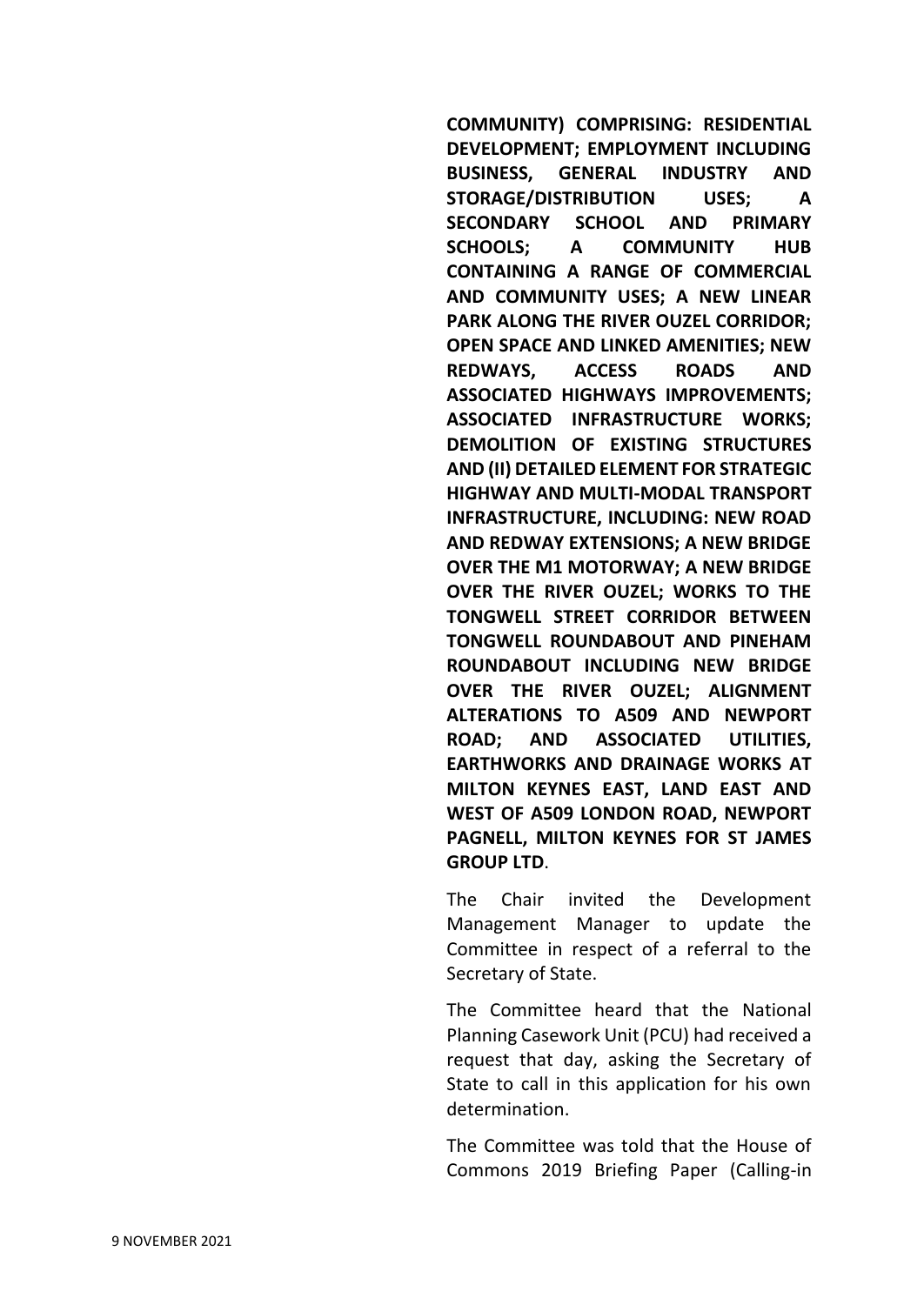planning applications (England)) stated that in practice, it was normal for a local planning authority (LPA) to complete the preliminary work and reach the point where it was minded to grant planning permission. The Planning Authority should then notify the Secretary of State, who could decide whether to call-in the application to determine it himself.

Advice had been received from the PCU that day stating that they would not act on a third party requests to call in a planning application until the application had been determined by the relevant Planning Committee.

It was confirmed that there had been no receipt of a formal Direction from the Secretary of State to not proceed to consider the application. If a Direction had been received, the Secretary of State would still require the position of the local planning authority to be established – whether it be through a committee resolution or under delegated powers.

In summary, the Committee heard that there was no procedural issue before the Committee in such respects and the Secretary of State sought the formal resolution from the Council before it decided whether to intervene. The Committee was therefore advised to reach a resolution under the usual constitutional provisions.

The Development Management Team Leader introduced the application with a presentation.

The Committee was reminded that in addition to the Agenda report there was a published update paper and a published supplementary update paper available which responded to matters arising since the publication of the agenda. It was also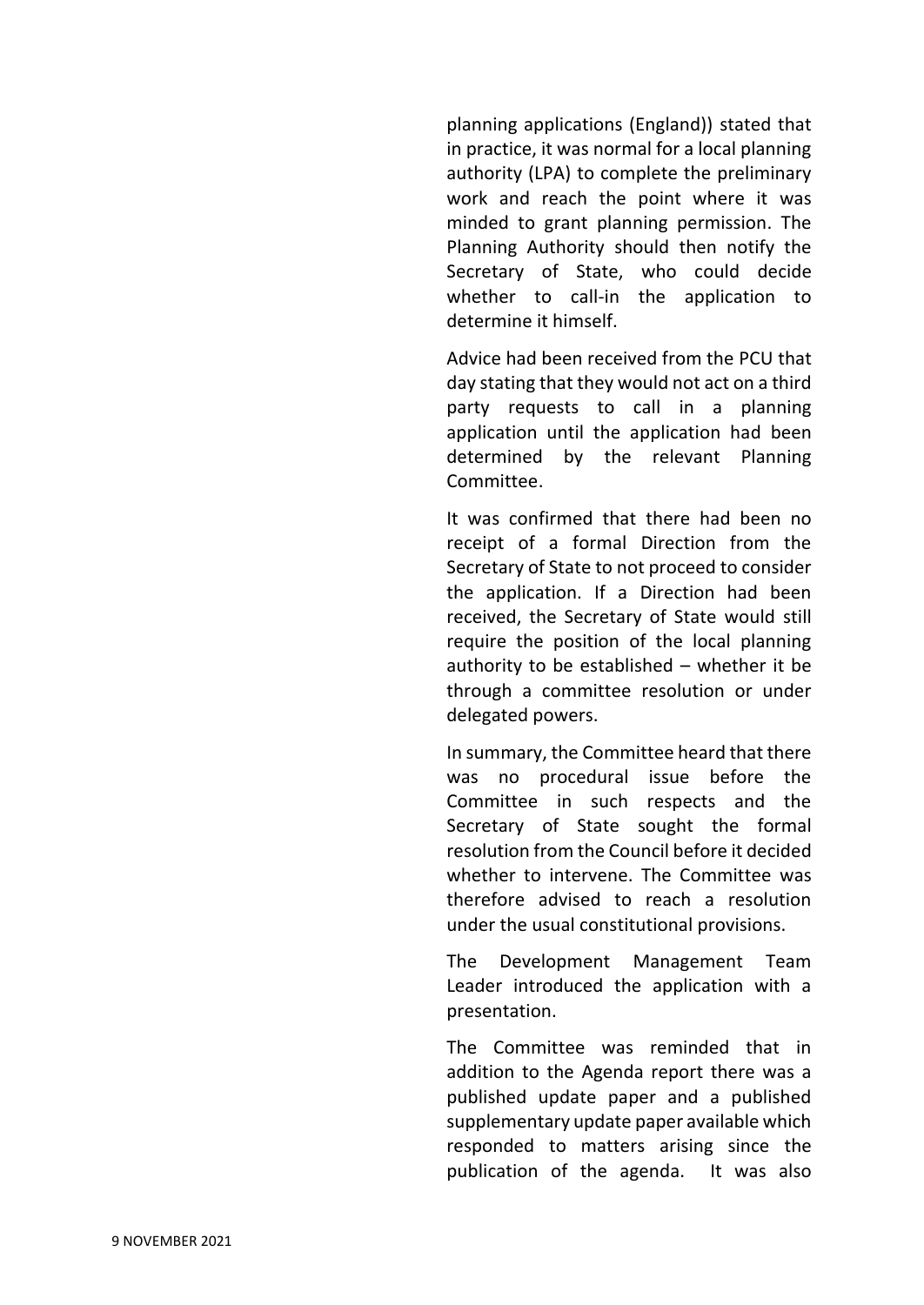reported that further late responses had been received since their publication:

- Central Bedfordshire Council had indicated that they were now broadly satisfied with the results of the landscape visual assessment, but maintained their concerns in respect of the impact of traffic.
- It had also been confirmed by Environmental Health Officers that there were no objections in respect of noise and the proposed mitigation measures to were acceptable.
- Highways Officers had also confirmed that they did not have any concerns in respect of drainage.

It was also reported that a Members Site Inspection had been undertaken on Monday 8 November 2021.

The Committee heard from objectors to the application who in summary made the following observations;

# Mr A Francis (MK Forum)

The determination of the application should be deferred until it can be considered in conjunction with the two applications on land adjoining this development site. This was particularly important as there was a deviation from the original Development Framework and there were now uncertainties particularly in respect of connectivity.

Mr R Shaw MSc (MK East Action Group)

The Proposed development did not comply will all the policy requirements of the NPPF or PlanMK. All new developments should be encouraged in areas with low flood risk. The site was High Risk. Both paragraphs 159 and 162 of the NPPF provide policies that indicate that this site is not appropriate for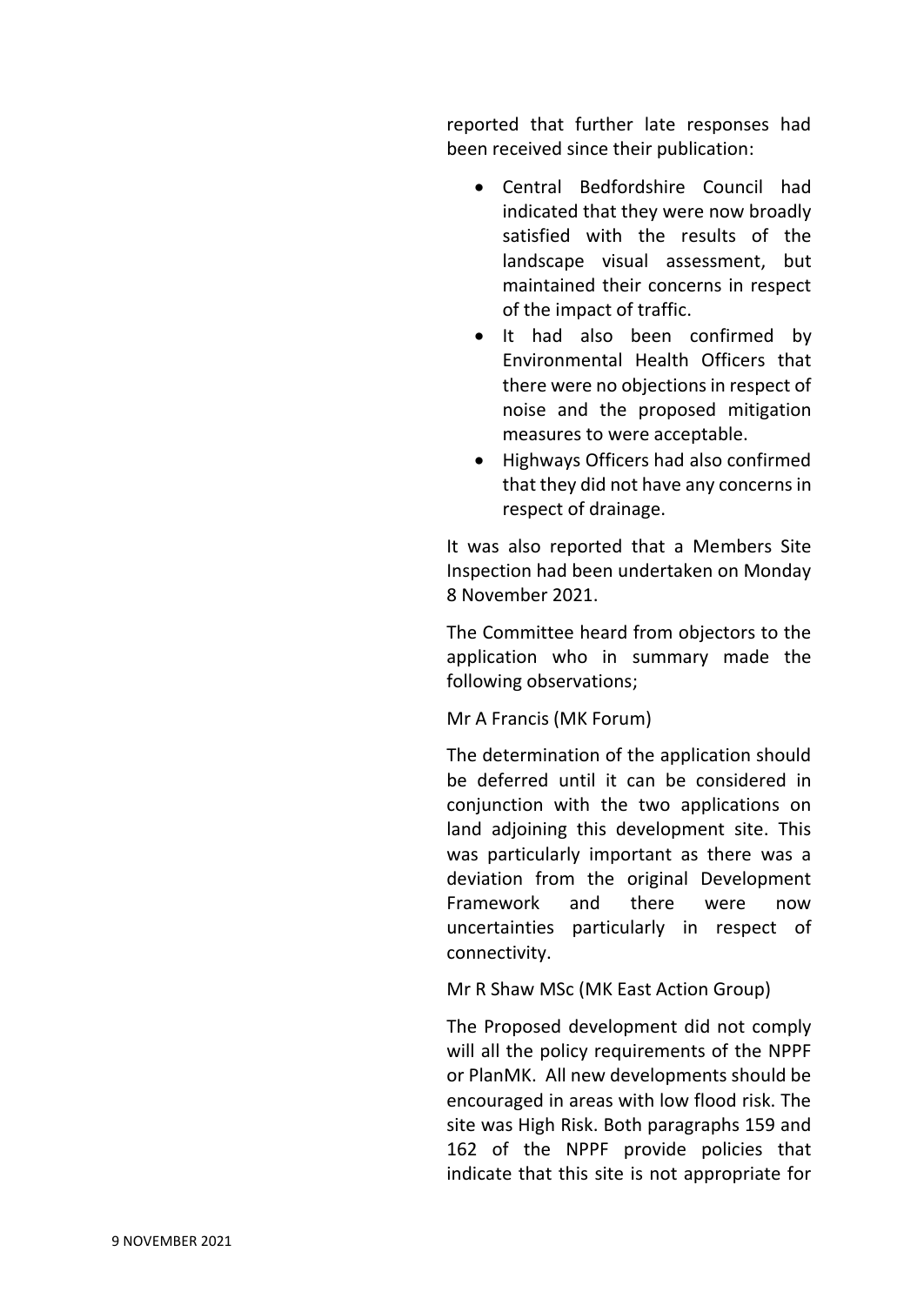development due to its High Flood risk nature. These paragraphs were supported by PlanMK.

The Flood risk assessment was commissioned by the developer and not the Council, whilst the assessment itself included a disclaimer should the findings be incorrect.

Councillor Bint (Broughton and Milton Keynes Village Parish Council)

The determination of the application should be deferred to allow a full City-wide assessment of the traffic impact rather than purely the MK East area. The Development was likely to result in significant traffic problems across a much wider area and was contrary to Policies CT1 and CT2 of PlanMK.

Condition 22 required amending to ensure that the power to approve layouts of Redways and paths was not a function delegated to Officers but should be considered by the Committee. The wording as it stood potentially meant that the matters could be discharged as conditions rather than considered as reserved matters, so Councillors and Parish Councils would not necessarily have an opportunity to engage with the detail.

Councillor Carman (Newport Pagnell Town Council)

The Town Council supported the principle of Development, however, there remained 3 elements of significant concern.

The cycle track on Willen Road was dangerous and should be removed, given that it created a Toucan Crossing on the A422 and a pinch point for cyclists and vehicles on the M1 Bridge on Willen Road. It would also result in additional congestion and all crossings should be grade separated.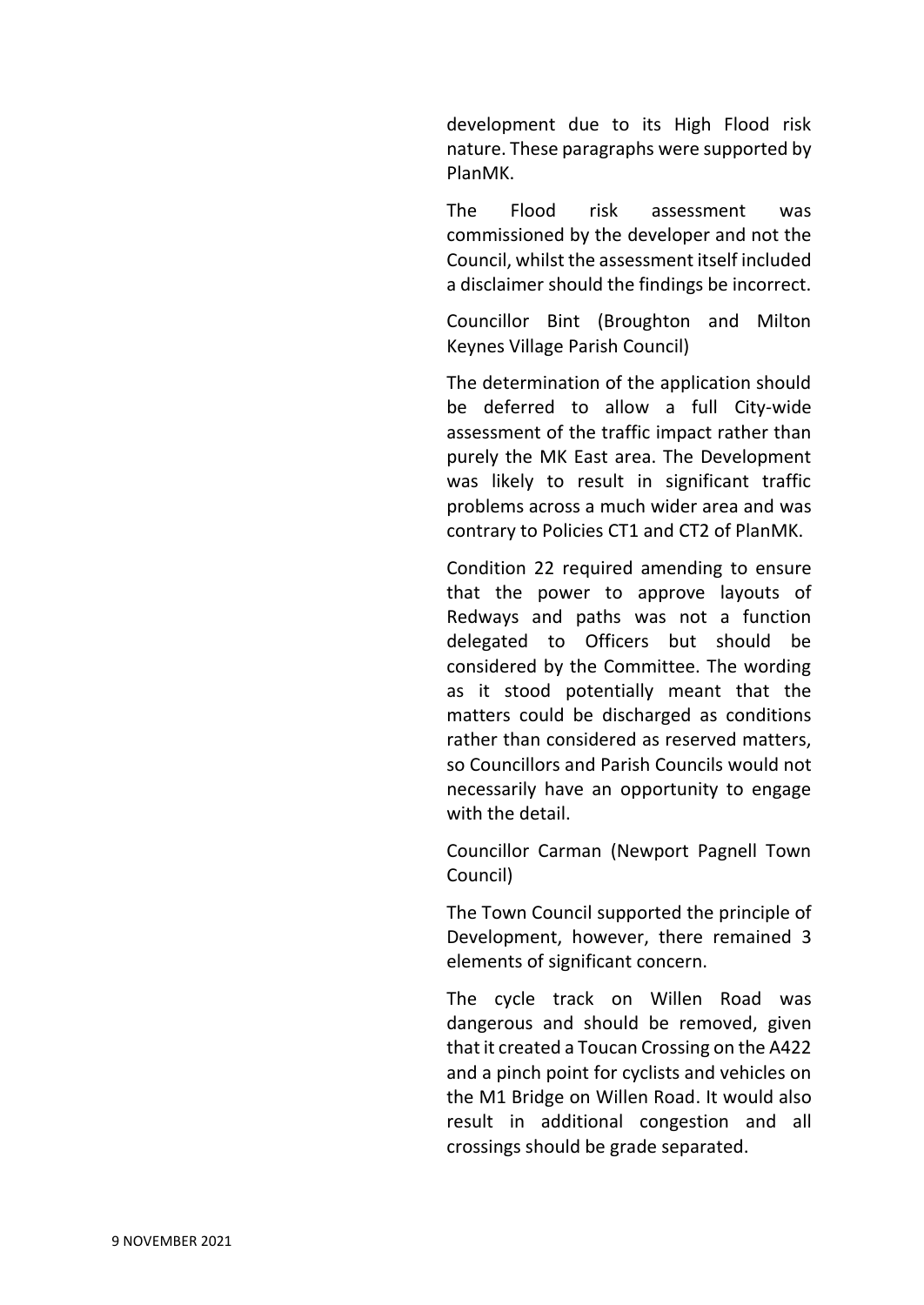The assumption that there should be a form of sports provision on the site was premature and the proposals should be deferred until such time as all development informed what was required in and around the area.

The lack of dualling on parts of the eastern relief road should be addressed by a condition to require the full length to be dualled. The modelling used anticipated a reduction in vehicular traffic which did not reflect the reality. Reserving money to dual later 'if required' was therefore a false economy.

# Councillor Alexander

Supported the principle of development, however, maintained concerns in respect of the crossing proposed for the A422 and A509. Further, that a bridge crossing would be unsuitable as it would have to be high enough to allow HGV passage and by design would prove difficult for disabled access. Children would be required to cross these roads to access schools, and the proposed toucan crossing on the A422 was dangerous and unsuitable for a 70mph dual carriageway.

# Councillor Carr

Supported the development in principle however concerns remained with the application in its present form.

The development would have a potentially harmful impact on Newport Pagnell in terms of flood risk and traffic congestion.

The Developers should be asked to review the surface water assessment to provide assurance that soakaway from the site that would find its way into the river system would not cause harm to the general area. Climate change would result in greater volumes of water discharging into the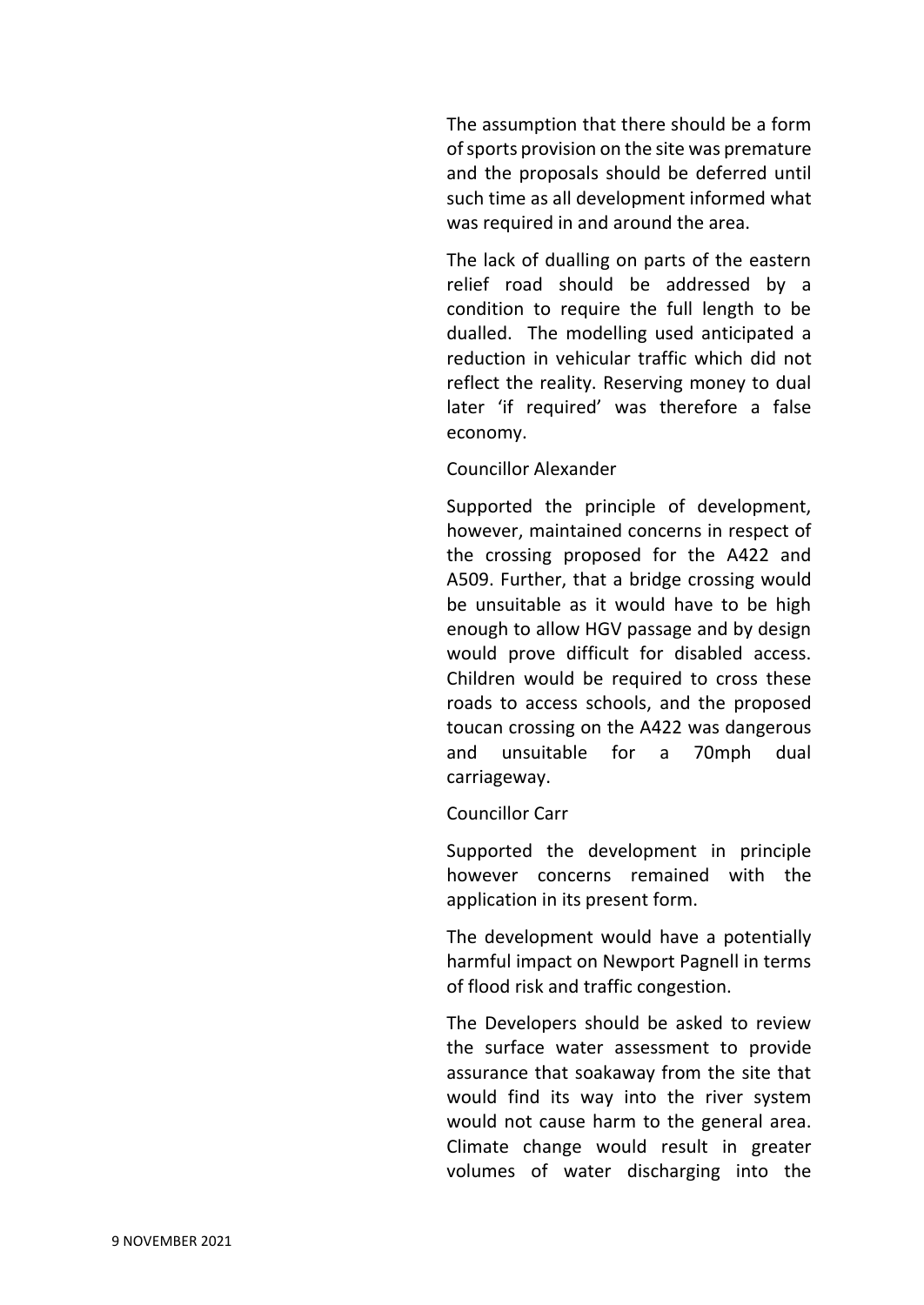systems and Newport Pagnell wass not equipped to handle those volumes.

Councillor Carr also shared the concerns of Newport Pagnell Town Council in respect of the cycle track and dualling of the Eastern Relief Road.

# Councillor Wardle

Speaking as a Ward member but also a resident of Newport Pagnell, he recognised the designation of the land for development was decided democratically, however objected to the application unsatisfactory elements of the application remained.

Shared concerns in respect of traffic congestion that would be generated which would exacerbate the existing congestion, causing significant additional harm.

He stated that he still held concerns that the development was to take place in open Countryside and concurred with the observations made by Newport Pagnell Town Council in respect of dual carriageways, crossing provisions and the cycle track.

# Councillor Hosking

Concurred with the views expressed by other objectors and highlighted particular concerns in respect of the encroachment into rural areas. The application did not enhance the living conditions of those already residing in the rural area as was required by policies within both the NPPC and PlanMK.

There would be significant flood risk for both the area of the development but also neighbouring areas.

The congestion likely to arise from traffic increase particularly in respect of Junction 14 of the M1, where no improvements to cope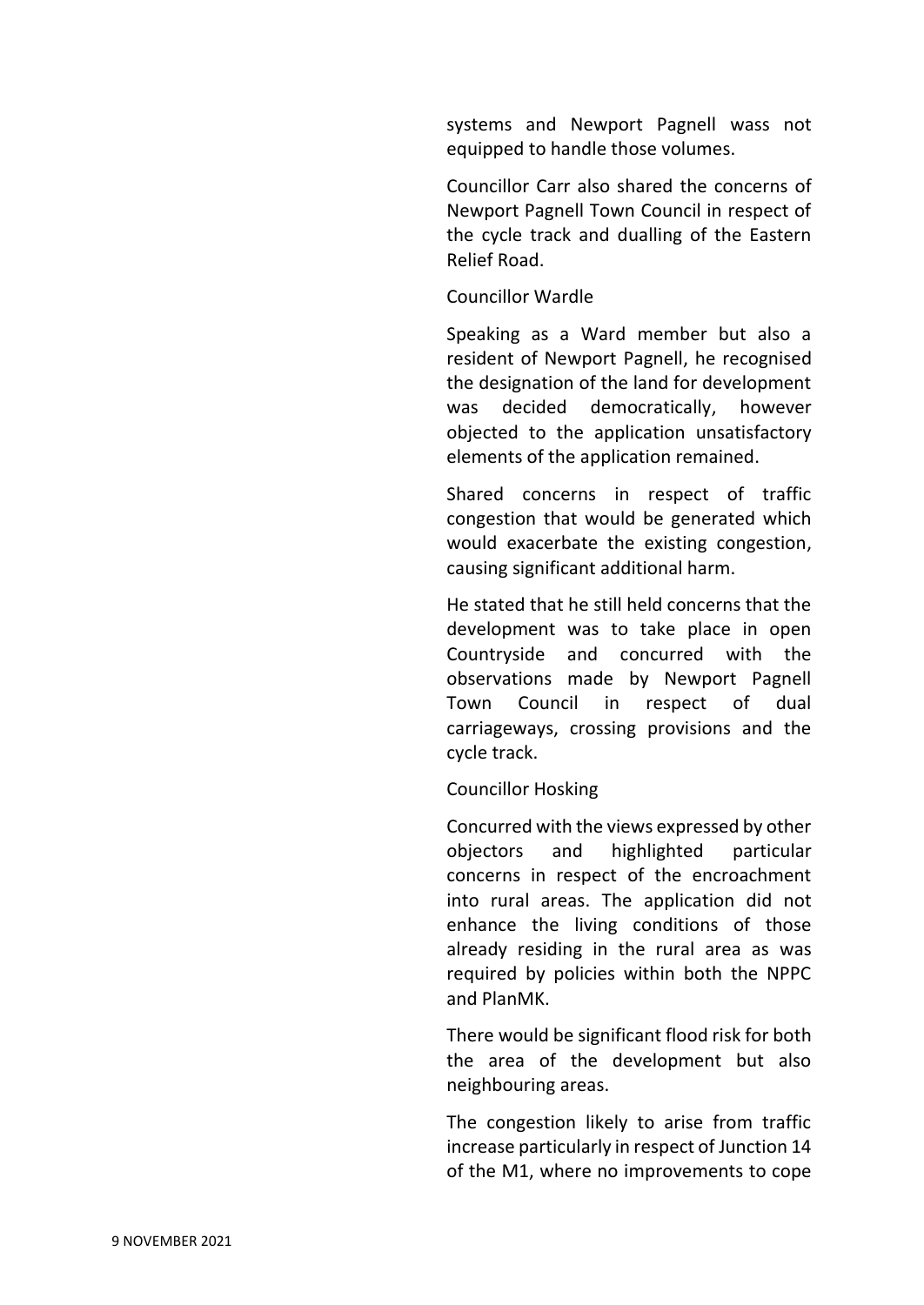with extra traffic were planned.

Councillor P Geary

Stated that he had long opposed development in the area and had spoken in opposition on numerous occasions over a 14 year period. Recognising that the development would happen he sought to influence the process to ensure that it would be as sustainable as possible, but the proposed application failed to deliver in that respect.

The proposals did not support the principles on which Milton Keynes was founded, no development should lower the standard of living for those residents already on the site, it will cause significant traffic congestion, destroy biodiversity and risk worsening flooding problems in both the local and wider area.

Councillor Geary indicated that he felt the vote on the application should be a recorded vote.

The Chair invited speakers in favour of the application.

Councillor Dunn (Campbell Park Parish Council)

Campbell Park Parish Council had originally held concerns in respect of the traffic impact particularly in the area of Willen. Following a survey conducted by the Parish Council the developer was provided with the evidence to justify a reappraisal of the traffic management scheme which has addressed the concerns expressed by the majority of residents. A subsequent survey in respect of the amended plan demonstrated that the amendments were acceptable.

Councillor Crooks

The proposals for MK east were fully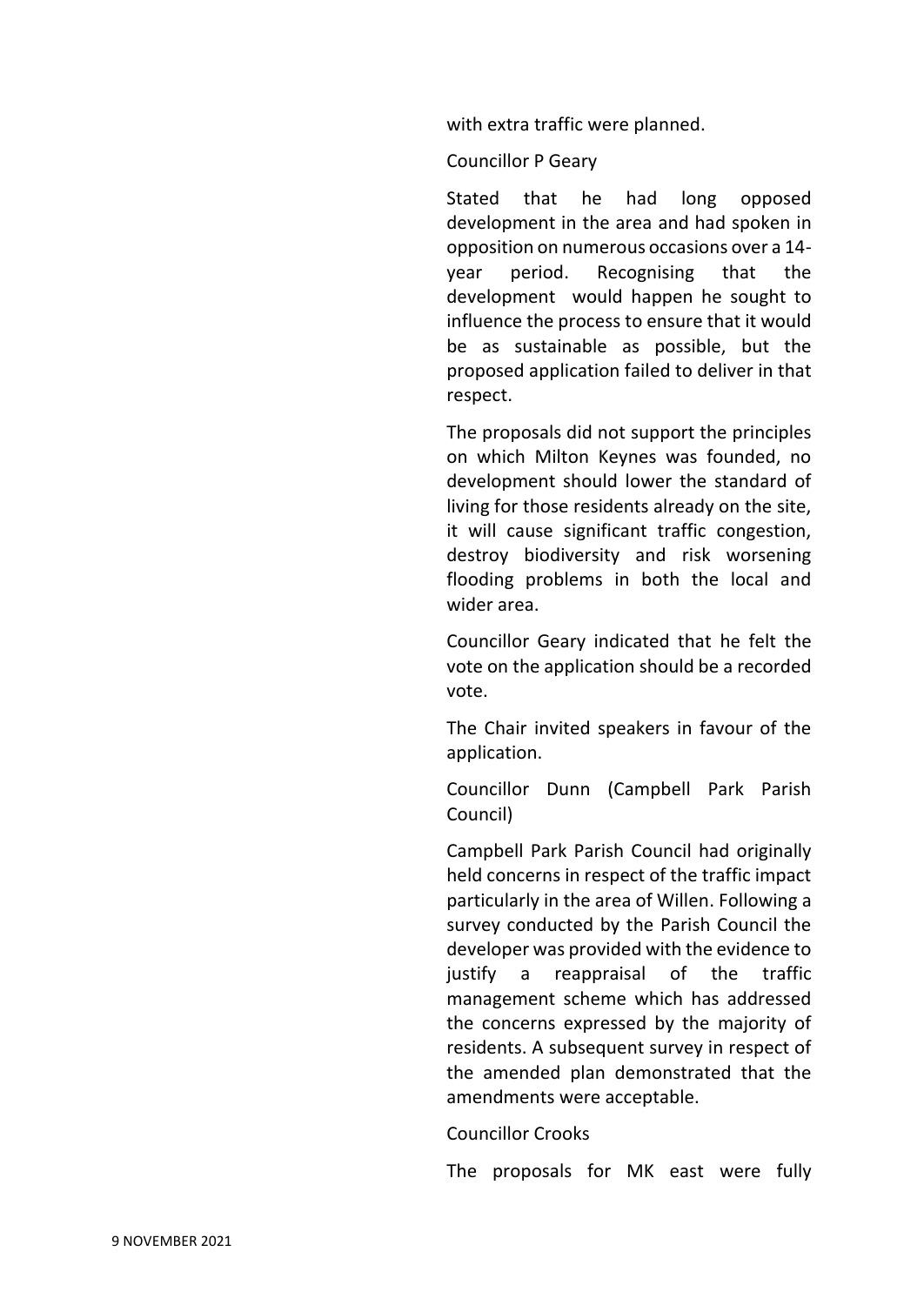consistent with the MK Plan as approved by the Council in March 2019, in particular policies DS1, DS2 and SD12

It was important to note that 60% of the houses to be built were likely to be occupied by children of families already resident in Milton Keynes.

In respect of the road configuration, it would have been better to start with a strategic review of the whole of the eastern side of the city, however, that could not happen until Highways England agreed to consider a reconfiguration of the layout of Junction 14. In the circumstances he believed that the developer had reached the best solution possible.

The Chair invited the applicant's agent to exercise the right of reply. Following an introduction, the agent invited consultants to address the points raised by objectors.

In respect of the requests to dual the eastern relief road the applicant's agent told the committee that the decision to only dual parts was based on extensive traffic modelling and that there was no evidence to support the need to dual the entire section of road. It was noted that there were to be funding reserves available should the dualling be required later.

The WSP Highways Consultant told the Committee;

In respect of traffic impact, it was recognised that the M1 Junction 14 was at its operational life. National Highways have stated that there were no plans to upgrade the Junction and consequently additional strategic infrastructure was necessary. The assessment of the traffic impacts associated with the development had been based on the independent traffic model produced by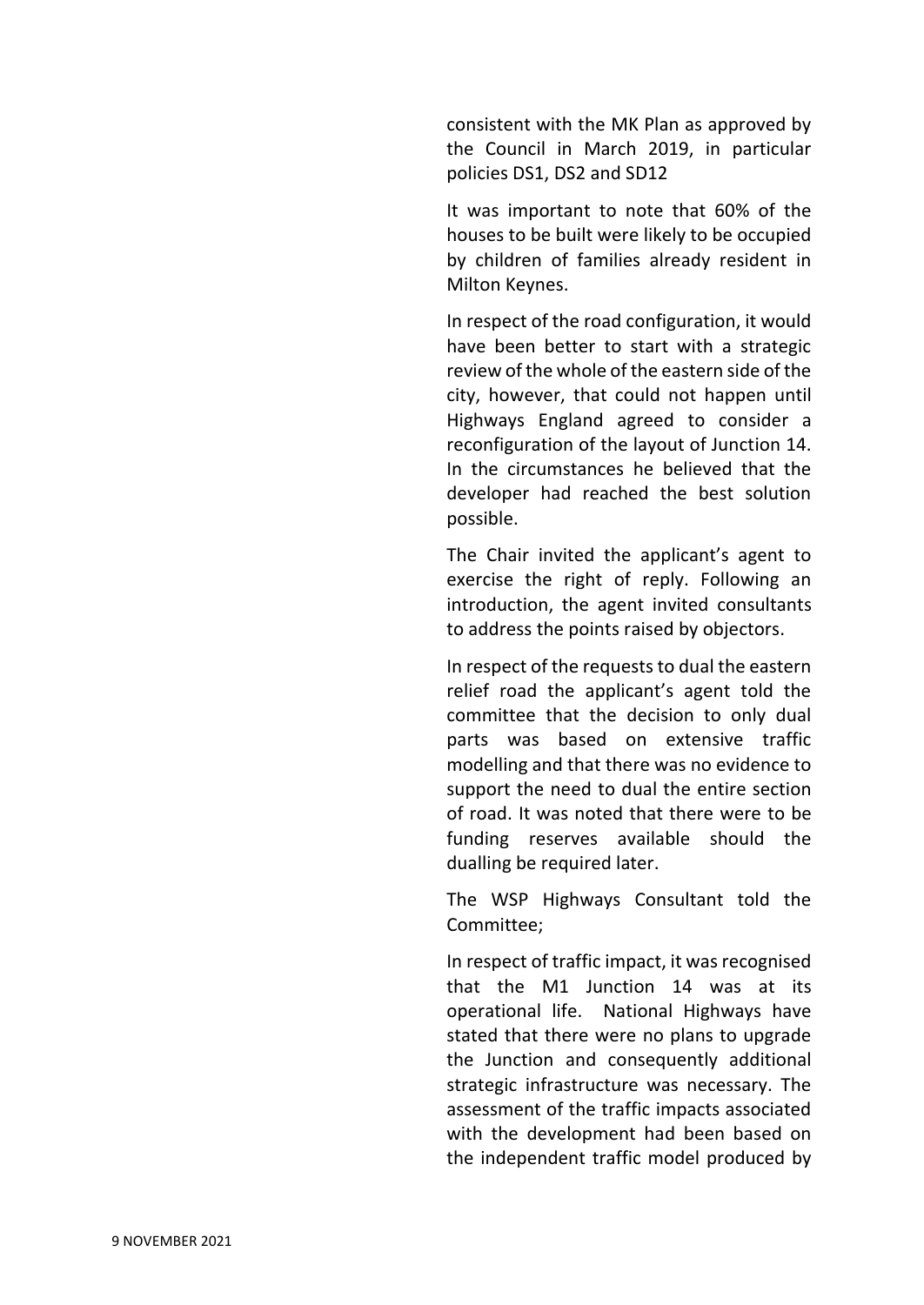the Council. That model reflected the prepandemic situation and had been reviewed by Both the Council and National Highways together with their respective advisors. The modelling focused on the entire administrative area of Milton Keynes and extended across boundaries into neighbouring authority areas.

The new infrastructure required, including improvement of existing roads has been assessed on the evidence the modelling provided.

In respect of dualling of roads the Committee heard that this had to be evidence based and the modelling did not support a full dual carriageway road.

In respect the junction with the V11 which was an 'all-movement' junction under the HIF bid, however, subsequent research identified that junction of that nature would be unsafe and would not satisfy a Road Safety Audit. The plan would rely on alternatives routes for the traffic that was anticipated to have used the junction had it been viable.

Similarly, it had become apparent that the originally proposed roundabout at Carlton Gate would result in a risk of 'rat running' through Willen and was therefore deleted from the plan.

In respect of Pedestrian and Cycle Connectivity, the proposals referred to in the application were indicatively shown but did not form part of the application. In respect of the crossing at the Tickford roundabout it was anticipated this would be delivered as a subway crossing. The crossing of the A509 where the eastern perimeter road intersects would be a bridge crossing, however it would be cycle friendly and the design had been assessed as fully DDA compliant with the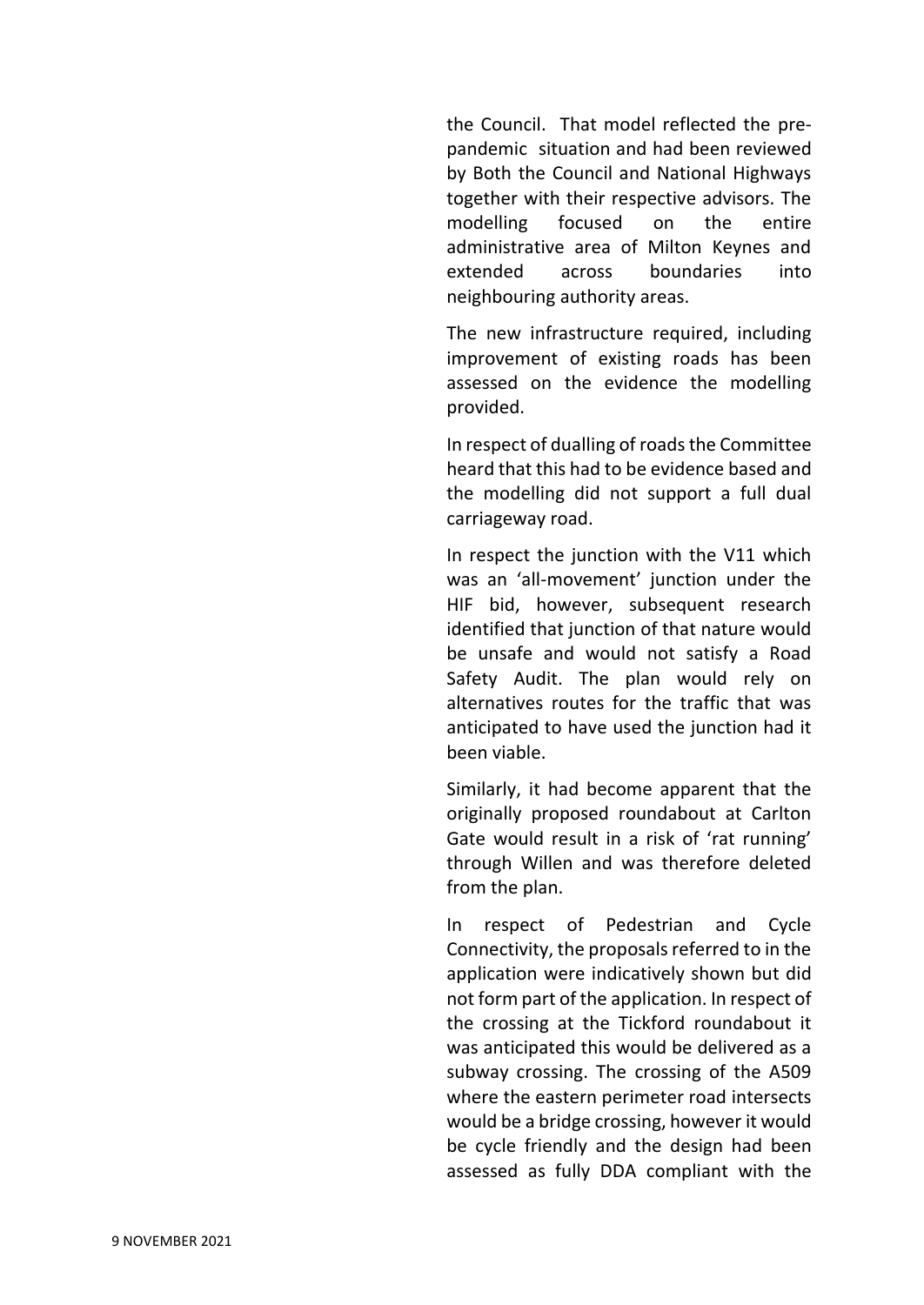necessary head room provided. The detail of those crossings would be subject to reserved matter applications.

The WSP Flooding Consultant told the Committee that the proposals had been assessed fully and there was no build proposed within the zone 3 flood zone. All assessments had been conducted to industry standards and National Guidelines. The Consultant explained the proposals in detail.

The Chair invited questions of the case officer from the Committee in respect of points of clarification.

It was confirmed that the site as a whole was subject to three applications from different developers, this being the largest application. The two other applications had been submitted and were being assessed. The assurance that these applications were comprehensive was delivered by the adopted Development Brief.

Members of the Committee heard from the Tariff Programme Manager that in respect of the HIF bid there were milestones associated with the funding, but that the Council had met the pre-contract conditions, was in contact with the Homes and Communities Agency and was drawing down funding from the HIF pot. However, the timescales for meeting the delivery of the infrastructure had been extended until March 2025 which would ease the pressure.

Councillor A Geary held concerns that despite the extension there remained a significant risk of missing deadlines and losing out on the funding.

The Tariff Programme Manager told the Committee that there was a programme of works that suggested the delivery of the infrastructure could be achieved.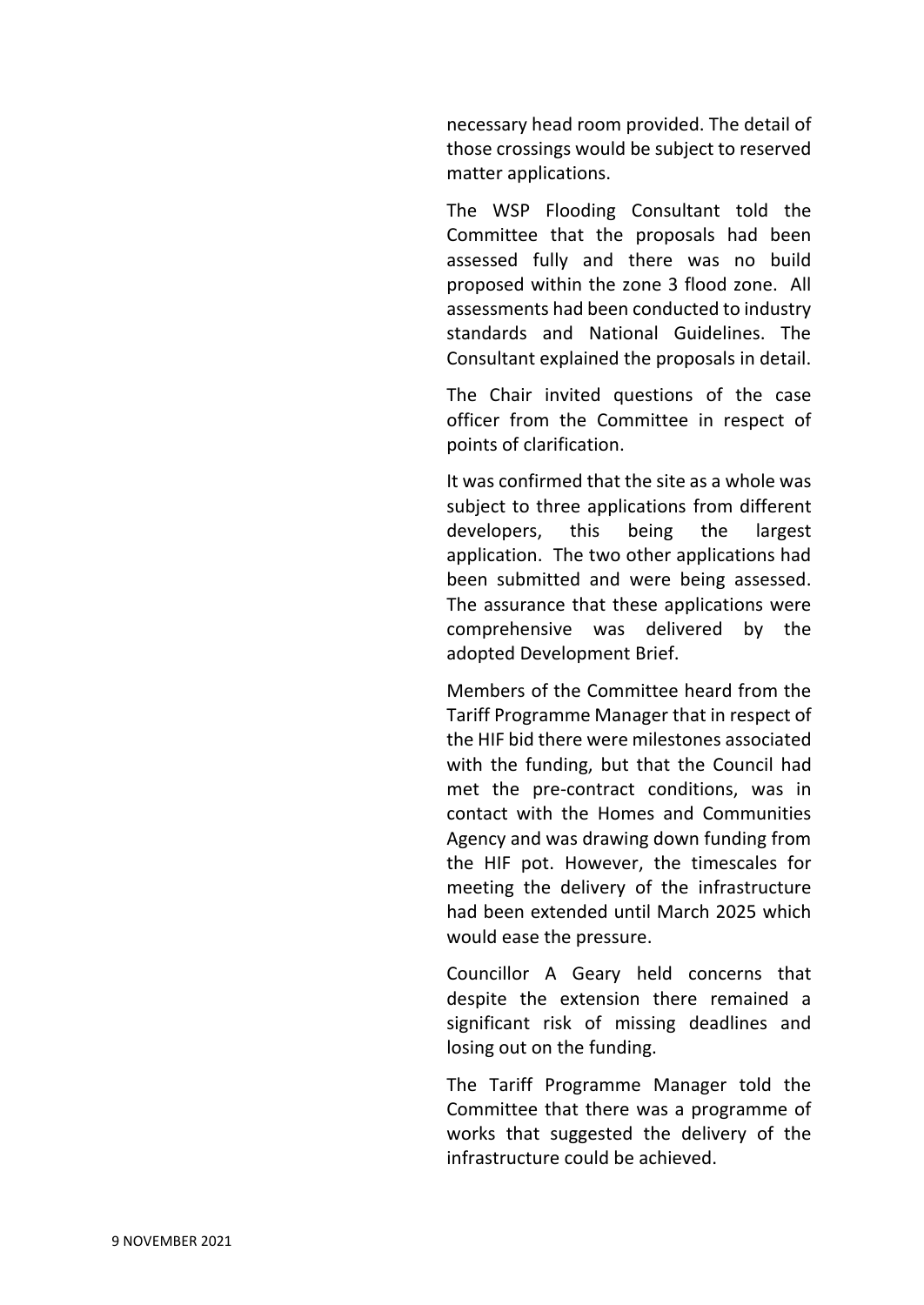Councillor Bowyer sought assurance that the Internal Drainage Board was satisfied with the new conditions as amended. The Case Officer told the Committee that the conditions as drafted sought to cover the points required by the Internal Drainage Board, but it had not been confirmed that the Board that the wording was to their satisfaction, but all points raised had been addressed in them to the Case Officer's satisfaction.

In respect of the risk of odour from the Cotton Valley Sewerage plant it was confirmed that there were to be no houses built adjacent to it but rather industrial premises.

Councillor McLean expressed concern in respect of the increases in costs of building material and its availability post pandemic and accordingly, what the risk was that the HIF funding would not cover those increases. The Programme Tariff Manager confirmed that there was a risk but also advised that there was a 30% contingency built in.

In response to a question from Councillor A Geary, the Committee heard from the Development Management Manager that a condition to require the dualling of the entire eastern relief road would not pass the tests for imposing conditions due to there being no evidence within the modelling to support such a need and the condition would therefore be deemed as unnecessary.

Following an adjournment, the meeting resumed with debate. Councillor Legg proposed, seconded by Councillor McLean, that subject to the completion of a section 106 (S106) agreement securing the obligations and terms set out in this report, permission be granted subject to the conditions substantively set out in the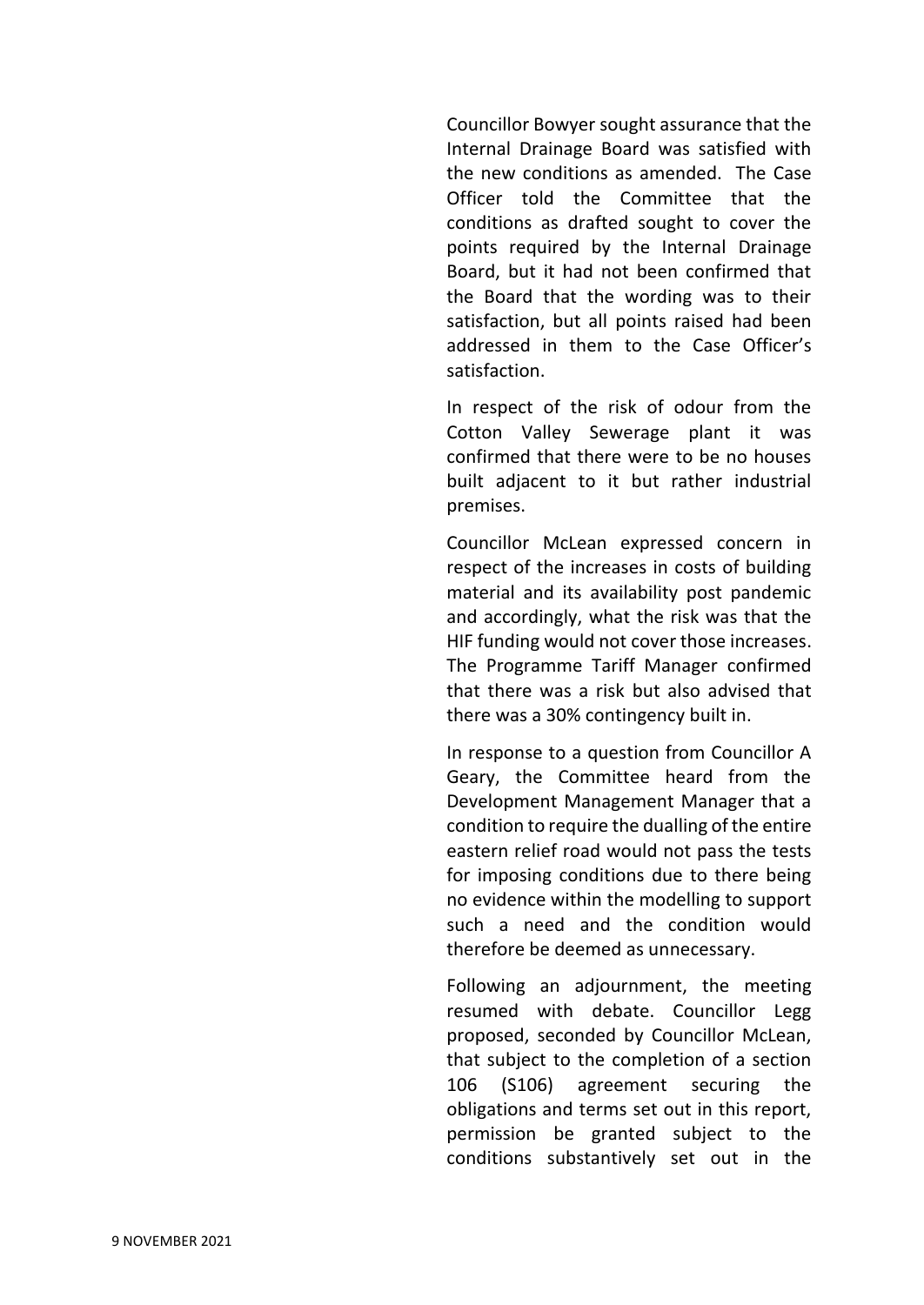Committee report (as supplemented or modified in any accompanying written or verbal update to the Committee), with powers delegated to the Head of Planning in consultation with the Chair and Vice Chairs of the Committee in respect of the addition and wording of the Great Crested Newt (GCN) District Licence conditions, if they were deemed to be necessary, and for the final wording of and reasons for all conditions, and that in the event that the S106 agreement not being completed within 28 days following the Committee's resolution, the Head of Planning be delegated authority to extend the period for completion of the S106 agreement, or, in consultation with the Chair and Vice Chairs, refuse permission.

Councillor A Geary seconded by Councillor Taylor proposed that condition 22 be amended to ensure that decisions in respect of the discharge of conditions referred to by condition 22 were not approved by Officers using delegated powers. He was happy for the final wording of the amended condition, if agreed, to be delegated to the Head of Planning in consultation with the Chair and Vice Chairs.

The Development Management Manager told the Committee that the revised condition would not meet the tests for a condition as the scheme of Delegation made provision for any elected member of the Council to call in an application, and therefore the revisions proposed would be unnecessary. Furthermore, there were some elements of condition 22 that related to s38 of the Highways Act.

On being put to the vote the proposed motion to amend condition 22 was lost on a recount.

Councillor Exon reminded the Committee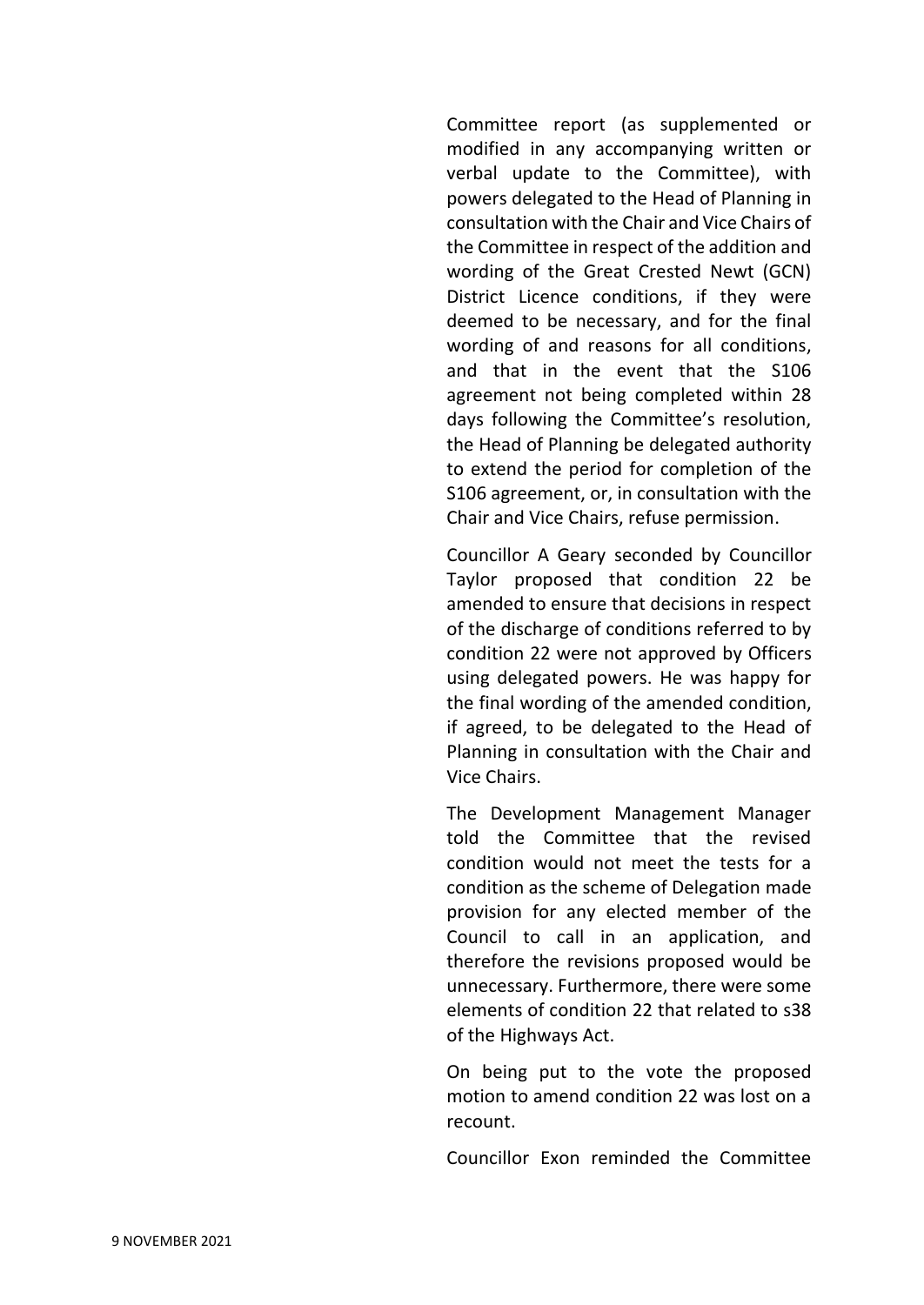that the application sought to address the requirements of the strategic plan, the application had evolved over a number of years and whilst there remained a number of concerns, it was necessary to recognise that sound planning reasons would be required to refuse the application and that the application was policy compliant.

Councillor Reilly stated that he believed the provision of homes for approximately 10k people over the next 20 years was a significant benefit for Milton Keynes that the application would deliver. It was clear that there had been an extensive and effective consultation process that has led to a number of beneficial changes to the proposals and that the conditions suggested would address the concerns that have been expressed by objectors. In respect of the concerns relating to traffic congestion and flooding he was reassured by the information provided to the Committee that these matters were mitigated.

Councillor Trendall reminded the Committee that the Government had set housing targets and the proposed development went a long way to deliver on those. It was essential that the Committee agree this application as the alternative is a risk of an appeal resulting in the loss of HIF and s106 funding.

Councillor A Geary stated that he accepted that the principle of development of the site was established by the inclusion of the site in the Local Plan, however, any development should deliver what was needed. It was therefore essential that an application of this nature gave assurances in respect of the delivery of the required infrastructure. Councillor A Geary stated that he had concerns that there remained too many unanswered questions to give that assurance in respect of continued eligibility for the HIF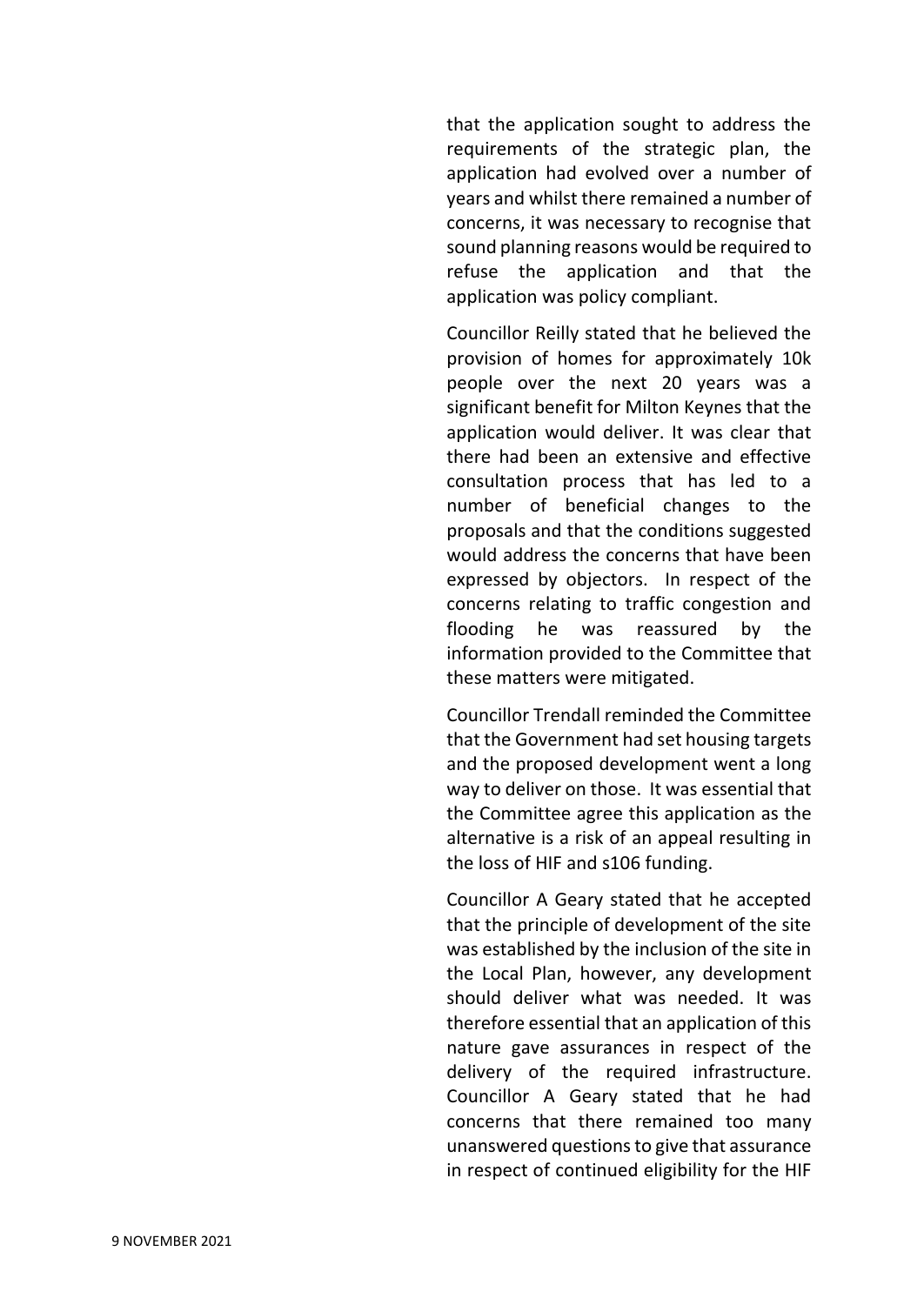funding provision. He further stated that he could not support the application unless the entire eastern relief road was to be dualled and there also needed to be serious consideration of the impact on the traffic situation in a much wider area that that referred to in the application.

Councillor Taylor stated that he believed that more use of brown field sites rather than open countryside for housing was the way forward. He believed that the determination of the application should be deferred to give more consideration to the points raised by objectors in respect of traffic congestion and flooding. He further expressed concern that the grid road system was being eroded by the proposed development and was concerned that the application would only deliver a fraction of the housing required for the estimated population growth of the city with no guarantee of timely delivery given that it allowed for applications to be submitted over a 22-year period as defined in condition 3.

Following a discussion in respect of making amendments to conditions to ensure a speedier delivery of the development, Councillor Taylor, seconded by Councillor A Geary, proposed that condition 3 be amended to read 15 years rather than 22 years.

On being put to the vote the motion was lost.

Councillor Rankine expressed concerns in respect of the loss of biodiversity. He further commented that the traffic modelling was flawed in so far as there was no proposal to address the congestion at junction 14 which would undoubtedly increase, furthermore the failure to dual the relief road would result in additional and unmanageable congestion in the event of an M1 closure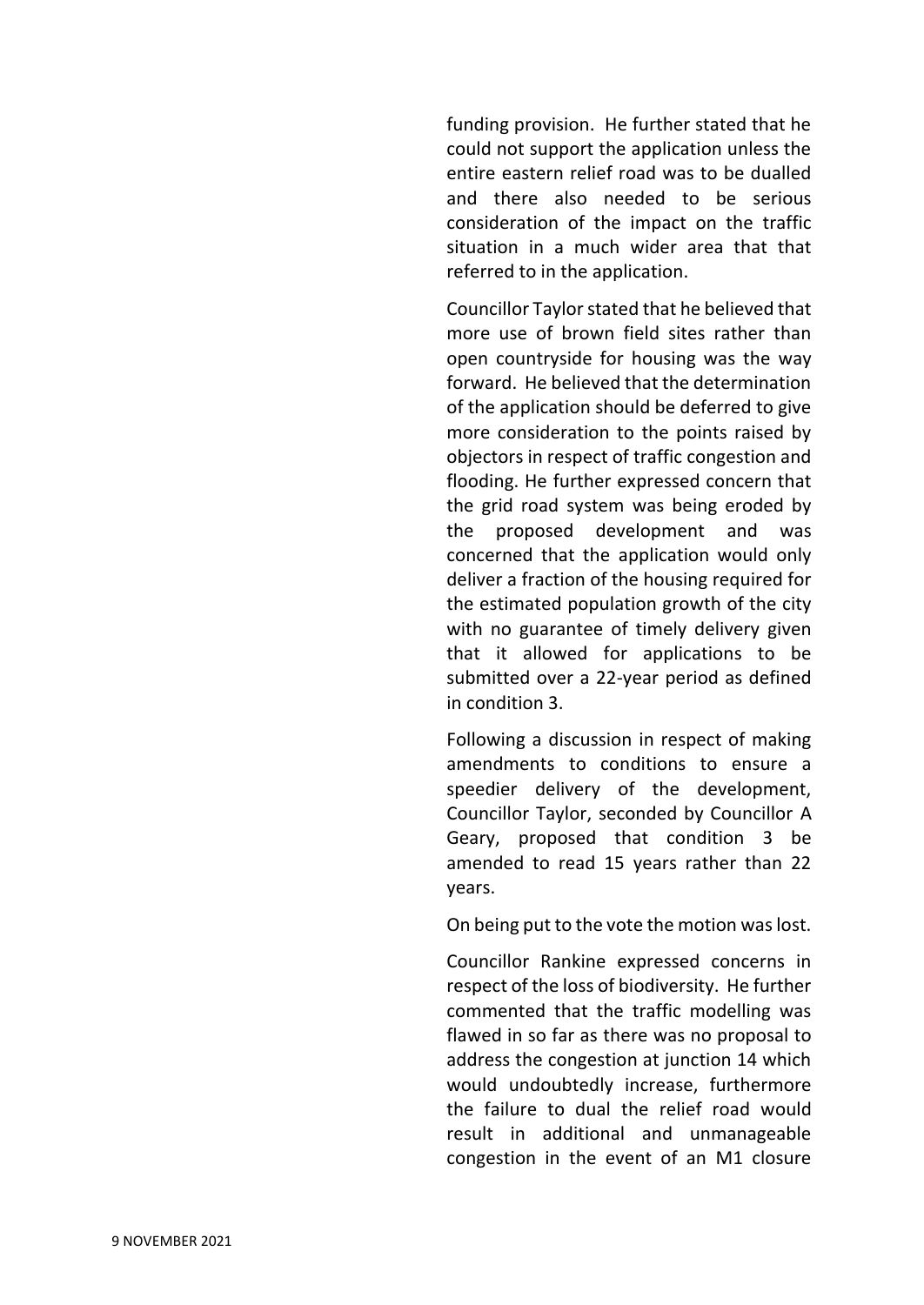when the traffic was diverted onto local roads. The proposals failed to address policy CT7 of PlanMK which required freight to be 'fast and efficient'.

Councillor Bowyer stated that he was unconvinced that there was not a need for the dualling of the eastern relief road, and in his view it was inevitable that the road would require dualling sooner or later and it was therefore more economical and sustainable to do it from the outset rather than a later project. In respect of the Internal Drainage Board, Councillor Bowyer felt there was a need to ensure that the conditions proposed were acceptable before any granting of the permission. There was also no guarantee that the land in private ownership would be made available for the linear park.

Councillor Bowyer also expressed concern in respect of condition 50 in respect of reserved matters for landscaping. He stated that historically there had been too many instances when reserved matters were considered the Committee had been advised that as detail had not been provided at the time of granting an OUTLINE permission it could not be added later. He stated that he would welcome an addition to the condition to require that the Council should 'approve' any submitted plan.

The Development Management Team Leader explained that as the application was a hybrid application the conditions had been written in two different formats, it was confirmed that the wording of condition 50 as it stood was such that it would ensure that the Planning Authority would have to approve the plan as a part of the reserved matters application.

The Development Management Manager told the Committee that he had noticed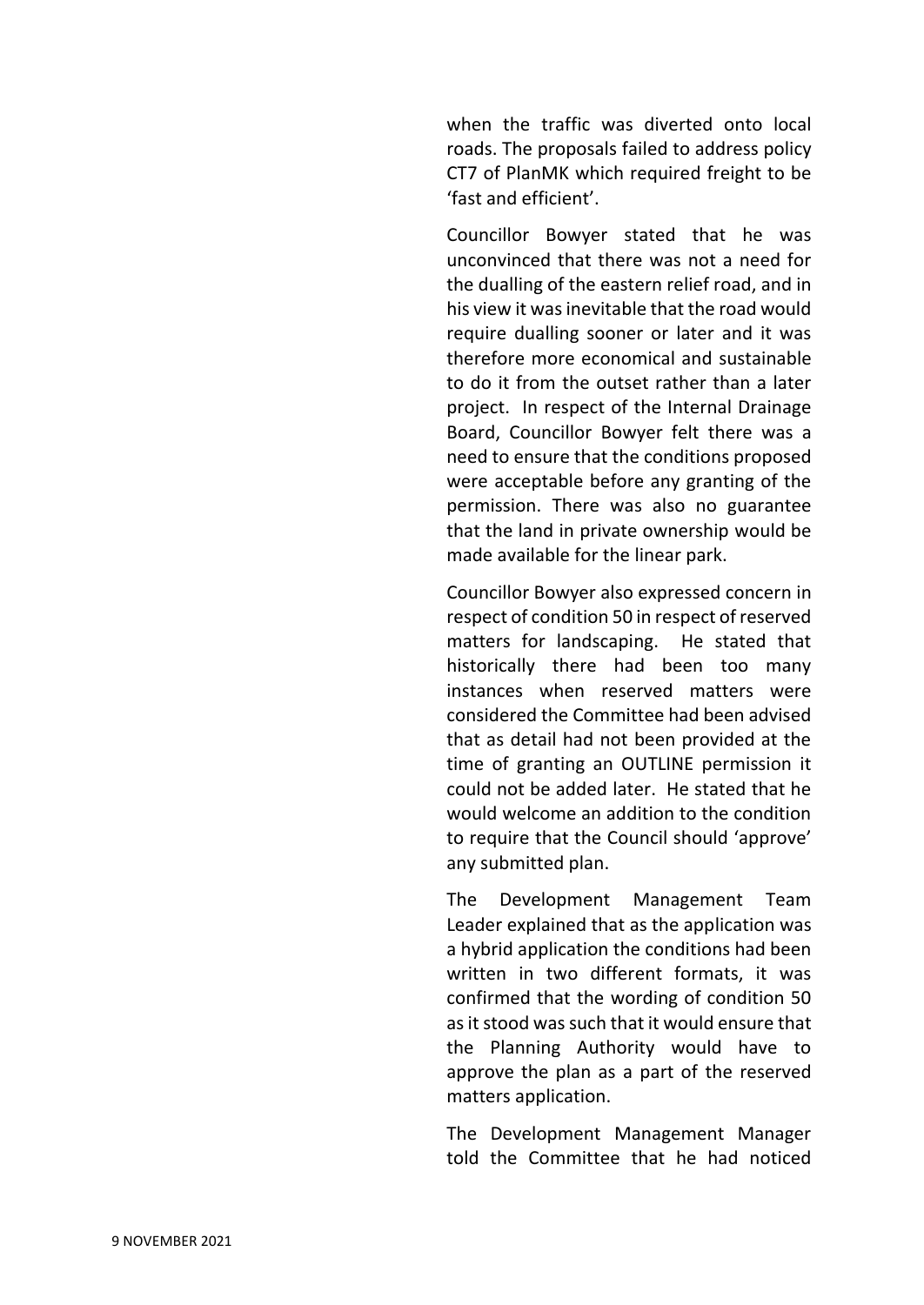during the course of the debate that condition 49 was missing the implementation requirement and recommended that the Committee amend condition 49 to include it.

Councillor Exon, seconded by Councillor Bowyer, proposed that the wording be amended to include the implementation requirement.

On being put to the vote the amendment was agreed unanimously.

Councillor Priestley stated that she believed that the proposed development provided significant employment opportunities that also provided opportunity to live in proximity to where people work. She further believed that the reserved matters elements of the application gave opportunity to refine the entire development as it progressed.

Councillor McLean echoed the concerns in respect of the risks associated with the potential not to receive the HIF funding, he also believed that the dualling of roads should be done at the outset, both to avoid risk of congestion and to save disruption later and the impact on ecology of repeating the work at a later date.

Councillor McLean stated that he believed that the application should be considered in conjunction with the two outstanding applications so that an informed judgement in respect of the entire MK East area could be made.

Councillor McLean, seconded by Councillor Taylor, proposed that the determination of the application be deferred to a time when all three applications for the site could be considered at once.

The Development Management Manager reminded the Committee that there was no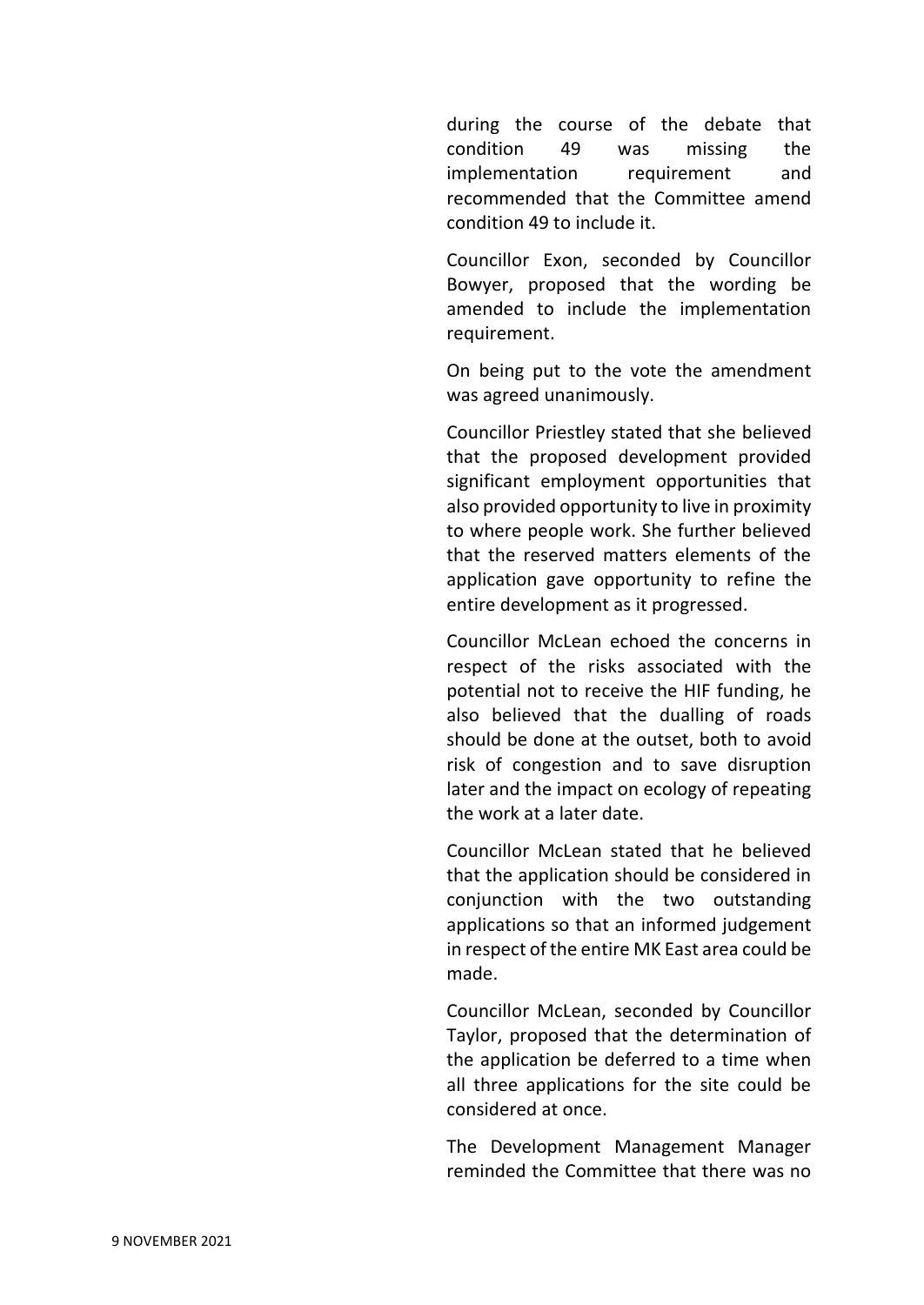policy basis for deferring the application on these grounds, furthermore there was a risk in respect of a claim for non-determination in respect of this application.

The Principal Solicitor also reminded the Committee that should an appeal for nondetermination was successful there was a risk that the Council would be awarded costs against it.

The Head of Planning told the Committee that the adopted Development Framework was the tool for ensuring that the applications complimented one another, and its existence was another reason that it was not reasonable to defer the application to consider it in tandem with the others.

On being put to the vote the motion was lost.

The Chair reminded the Committee that the meeting was due to end at 10pm and that time had been reached, he proposed, seconded by Cllr McLean, that the meeting be extended for an additional hour to conclude the business. This was agreed by acclamation.

Councillor Legg stated that he wanted to place on record his thanks to the case officer for the report which he had found to be comprehensive and easily followed.

He further stated that he recognised the concerns expressed by all parties. He stated that the site having been designated for development in the Local Plan the principle of development had been established. The concerns expressed in respect of the dualling were of a concern to him however it was clear that the submitted traffic assessments did not support the need for the dualling and therefore that would not be a justifiable reason to refuse the application.

Councillor A Geary requested that a recorded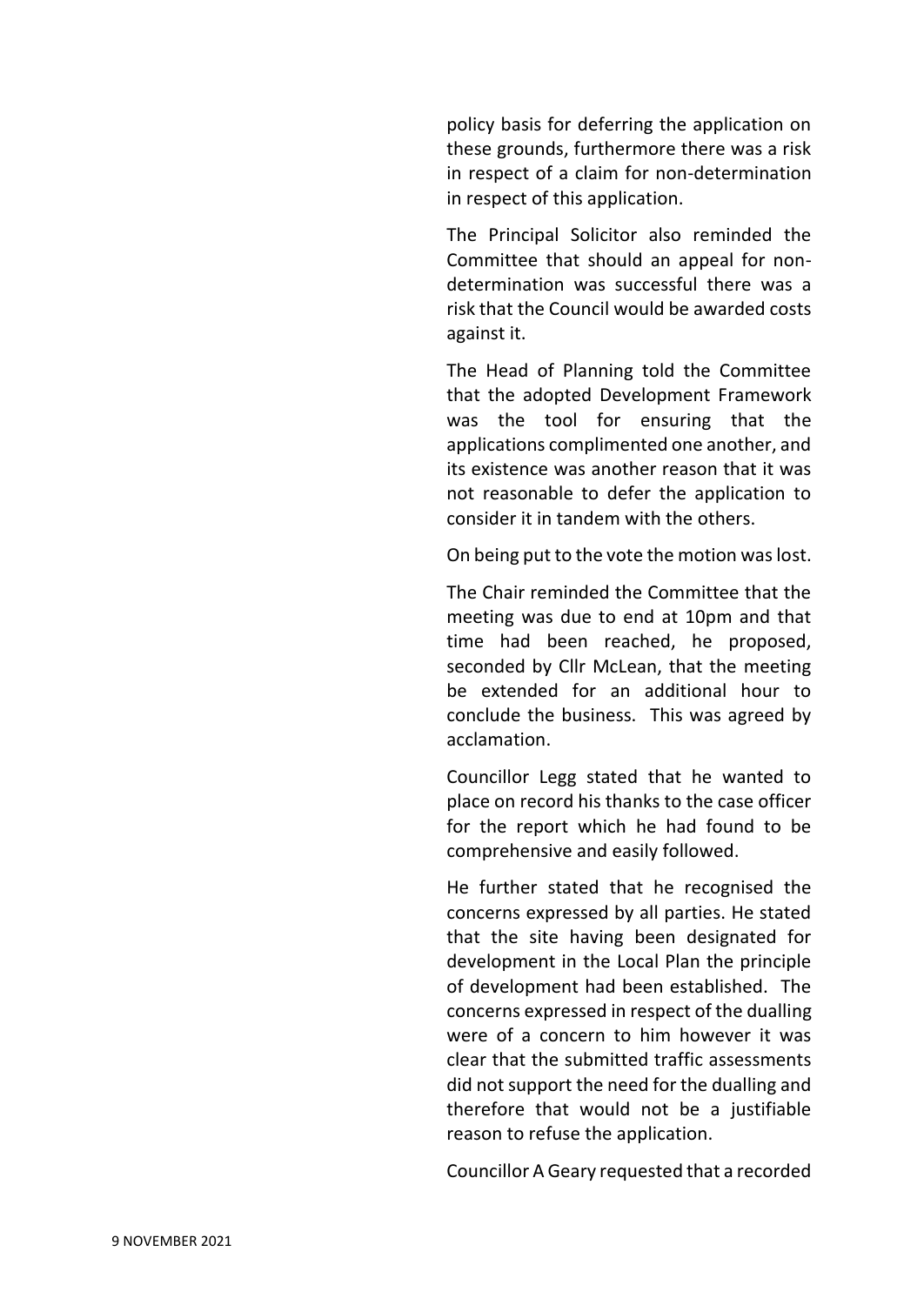vote be taken.

The Chair proposed that an additional resolution be agreed that the decision be issued subject to the Secretary of State not calling in the application for their own determination.

On being put to the vote the motion to

1. Grant the application subject to the completion of a section 106 (S106) agreement securing the obligations and terms set out in this report, permission be granted subject to the conditions substantively set out in the Committee report (as may be supplemented/modified in any accompanying written or verbal update to the Committee) with amendment to condition 49 to include a requirement for implementation, with powers delegated to the Head of Planning in consultation with the Chair and Vice Chairs of the Committee in respect of the addition and wording of the Great Crested Newt (GCN) District Licence conditions, if they are deemed to be necessary, and for the final wording of and reasons for all conditions.

2. In the event that the S106 agreement is not completed within 28 days following the Committee's resolution, the Head of Planning be delegated authority to extend the period for completion of the S106 agreement, or, in consultation with the Chair and Vice Chairs, refuse permission.

3. That the decision be issued subject to the Secretary of State not calling in the application for their own determination.

Councillors Baume, Exon, Legg, Reilly, Trendall and Wallis cast their votes in favour, Councillors Bowyer, A Geary, McLean, Priestley, Rankine and Taylor cast their votes against.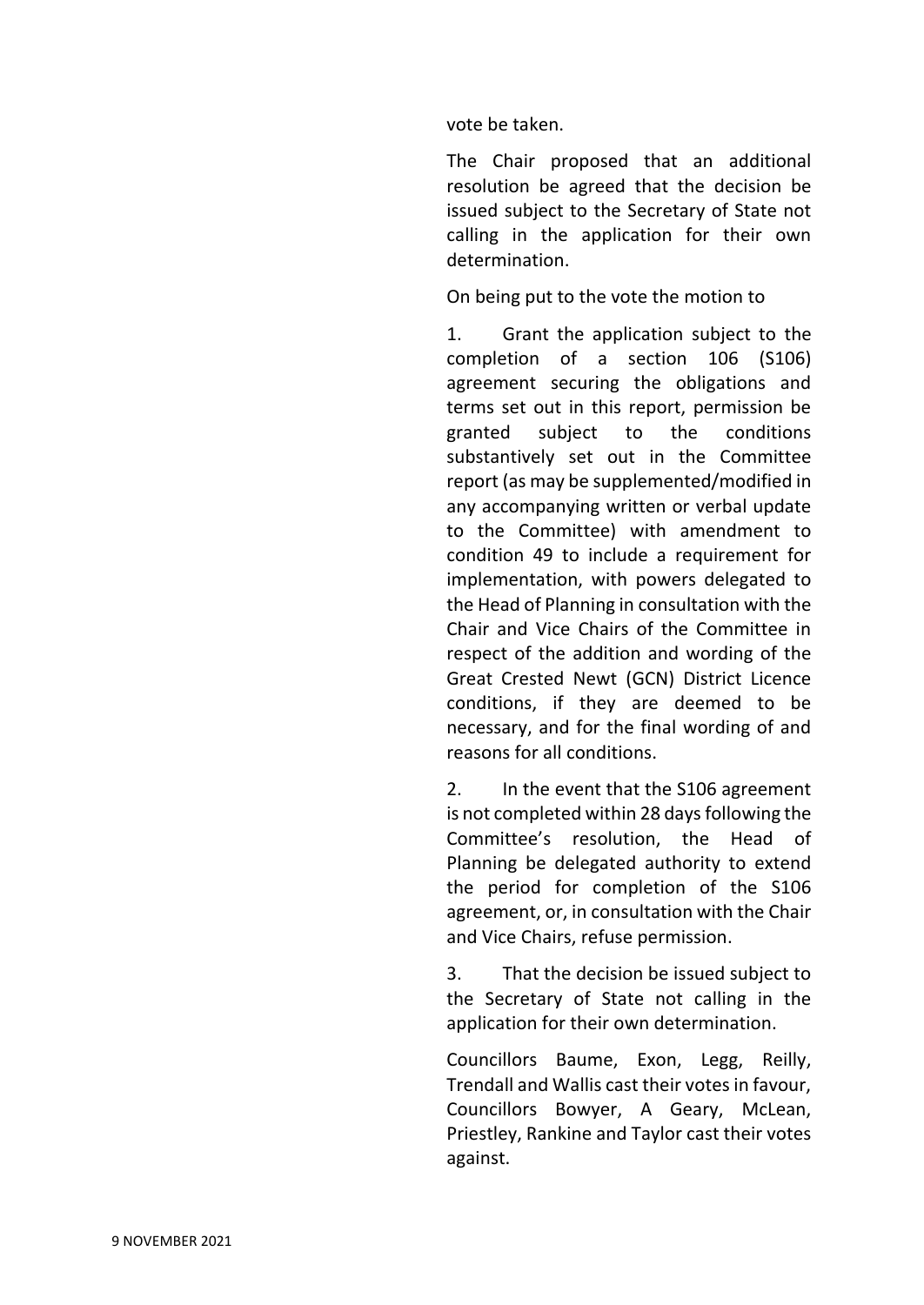The Committee Manager told the Chair that the vote proved a tie with 6 in favour and 6 against.

Councillor Priestley told the Committee that she had cast her vote against in error and had meant to cast in favour.

The Chair sought legal advice from the Principal Solicitor and advice from the Committee Manager in respect of what action to take.

Councillor A Geary told the Committee that he believed that the Chair had declared the result as 6 for and 6 against.

Having taken advice, the Chair's decision was that the original vote was tied and that he would not revisit the votes of any Committee members. Therefore, the Chair exercised his right to use a casting vote in favour of the application.

#### RESOLVED –

That;

1. Subject to the completion of a section 106 (S106) agreement securing the obligations and terms set out in this report, permission be granted subject to the conditions substantively set out in the Committee report (as may be supplemented/modified in any accompanying written or verbal update to the Committee) with amendment to condition 49 to include a requirement for implementation, with powers delegated to the Head of Planning in consultation with the Chair and Vice Chairs of the Committee in respect of the addition and wording of the Great Crested Newt (GCN) District Licence conditions, if they are deemed to be necessary, and for the final wording of